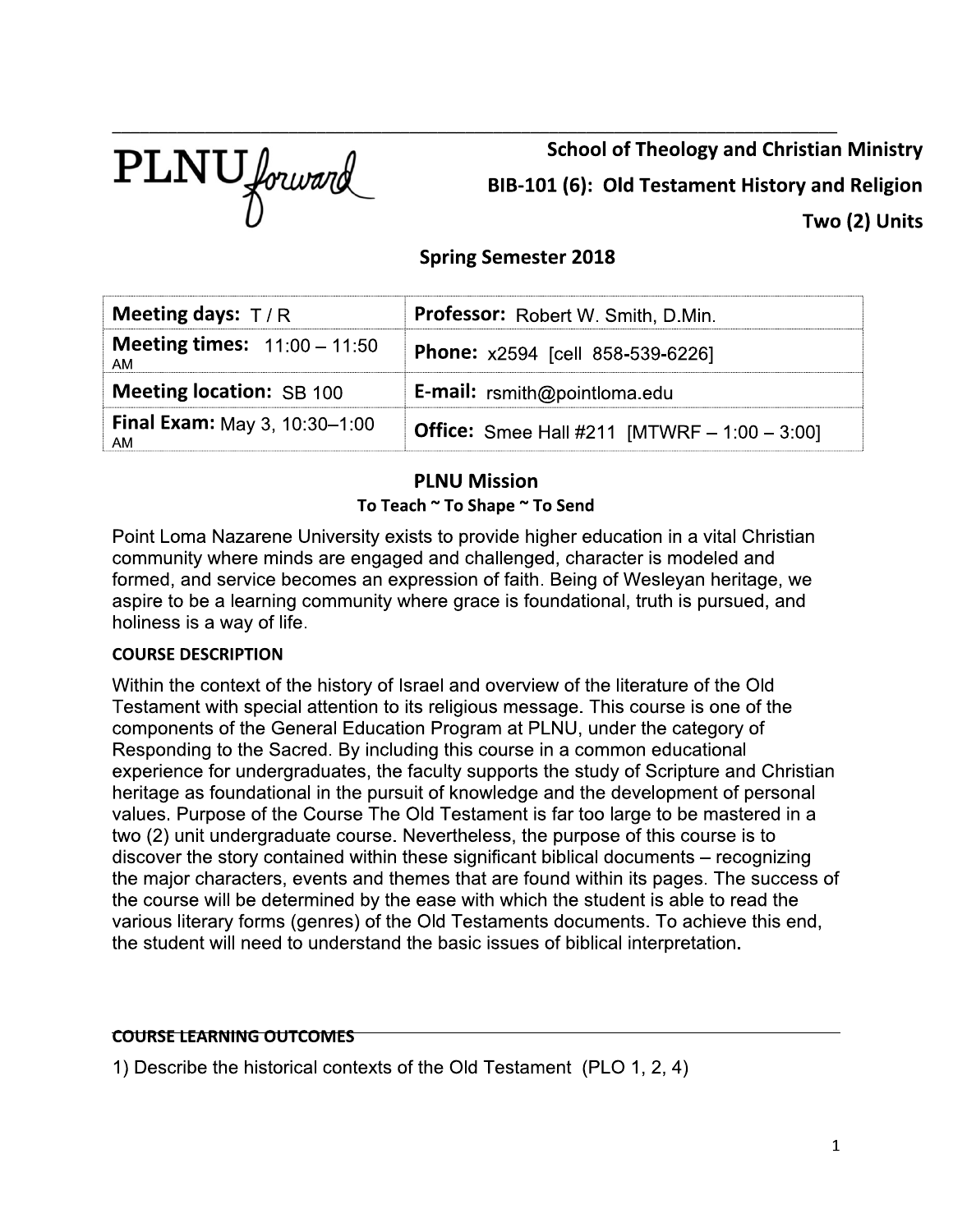2) Articulate the unity of the Old and New Testaments in their canonical contexts (PLO  $2.3)$ 

3) Analyze ways that the Bible, understood as given by divine inspiration, functions as the church's central norm for Christian discipleship, faith and practice (PLO 3, 4)

4) Identify the basic content of the books of the Old Testament and the methods appropriate to the interpretation of those books (PLO 1.2)

# **COURSE PROCEDURE**

The Old Testament is far too large to be mastered in a two (2) unit undergraduate course. Nevertheless, the purpose of this course is to discover the story contained within these significant biblical documents - recognizing the major characters, events and themes that are found within its pages. The success of the course will be determined by the ease with which the student is able to read the various literary forms (genres) of the Old Testaments documents. To achieve this end, the student will need to understand the basic issues of biblical interpretation. The Biblical Interpretation Paper is due April 19, 2018.

| <b>DATE</b><br><b>PRESENTED</b> | <b>CLASS CONTENT OR ASSIGNMENT</b>                                             | <b>ASSIGNMENT</b><br><b>DUE DATE</b>                                                                            |
|---------------------------------|--------------------------------------------------------------------------------|-----------------------------------------------------------------------------------------------------------------|
| Jan 11                          | Week 1<br>Introduction to the Class - Learning to<br><b>Read Scripture</b>     | $\Box$ Appendix I (325-329)<br>$\Box$ Genesis 19:30-38                                                          |
| Jan 16, 18                      | Week 2<br>In the Beginning: Creation in the Ancient<br>Near East and the Bible | $\Box$ TGS 7-26<br>$\Box$ Genesis 1-2; $\Box$ Job 38;<br>$\Box$ Psalm 33, 74, 104;<br>$\Box$ Proverbs 8         |
| Jan 23, 25                      | Week 3<br>A Good Creation Gone Wrong: Humans<br><b>Take Control</b>            | $\Box$ TGS 27-46<br>$\Box$ Genesis 3, 4-11<br>$\Box$ Deuteronomy 15, 21,<br>24<br>$\Box$ Appendix III (339-343) |

# **COURSE SCHEDULE AND ASSIGNMENTS**

| Jan 30, | Week 4                                   | $\Box$ TGS 47-67             |
|---------|------------------------------------------|------------------------------|
| Feb 1   | A Plan Begins: Promise and Threat in the | $\Box$ Genesis 12-12, 15-18, |
|         | <b>Stories of the Ancestors</b>          | $20 - 22$                    |
|         |                                          | $\Box$ Genesis 26-35         |
|         |                                          | □ Genesis 37-46, 49:29-      |
|         |                                          | 50:26                        |
|         |                                          |                              |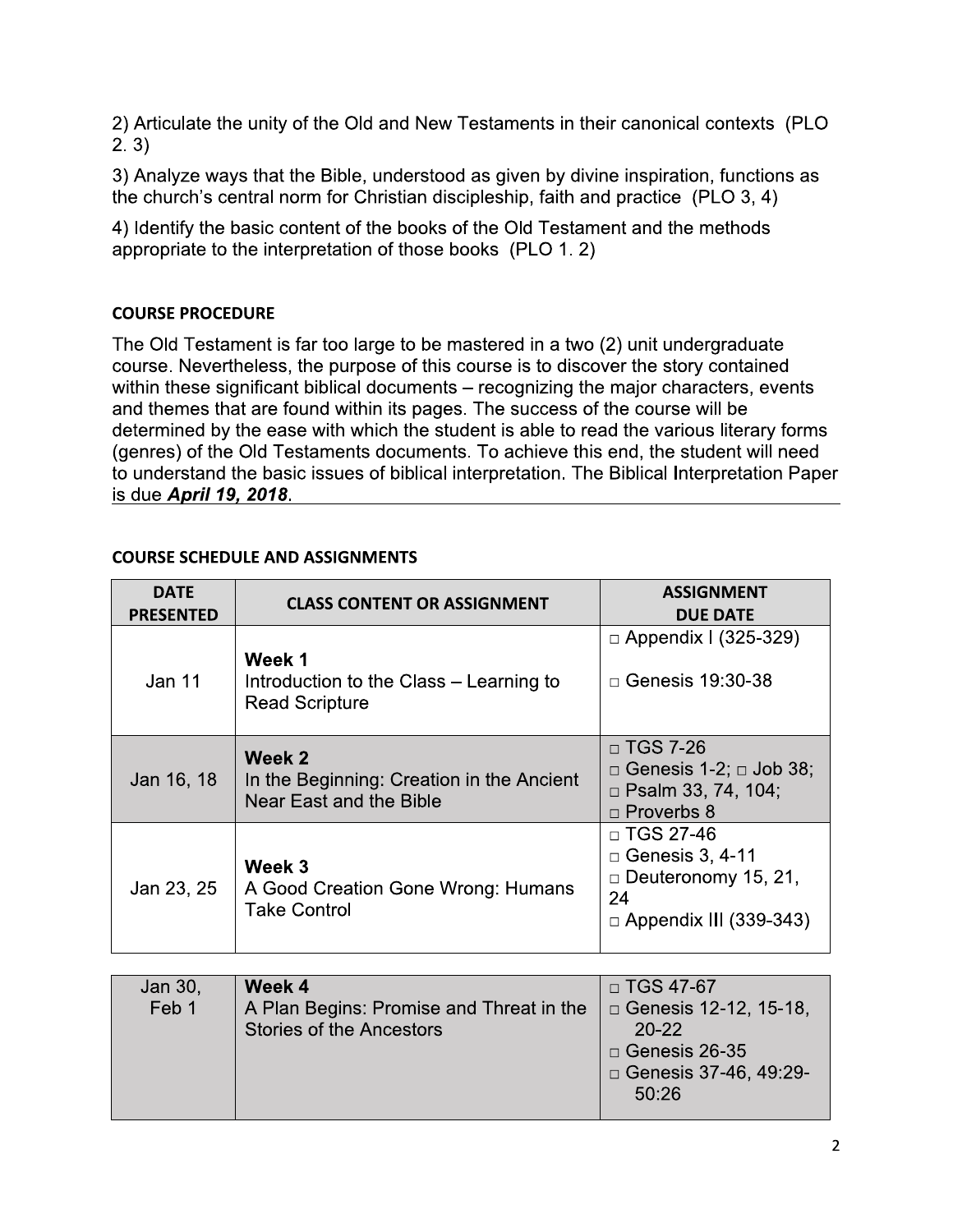| Feb 6, 8         | Week $5 - Exam$ 1<br>Leaving Egypt: Trusting the God Who<br>Saved You                                                             | $\Box$ TGS 69-87<br>$\Box$ Exodus 1-4; 5-12; 13-<br>19<br>$\Box$ Psalm 105<br>$\Box$ Appendix IV (345-349)<br>$\Box$ Appendix V (351-354)                                          |
|------------------|-----------------------------------------------------------------------------------------------------------------------------------|------------------------------------------------------------------------------------------------------------------------------------------------------------------------------------|
| Feb 13, 15       | Week 6<br>A Wedding Invitation: The Marriage of the<br><b>LORD</b> and Israel                                                     | $\Box$ TGS 89-107<br>□ Exodus 20; 21-25; 40<br>[Skim Exodus 26-31]                                                                                                                 |
| Feb 20, 22       | Week 7<br>Leaving Sinai; Round and Round We Go                                                                                    | $\Box$ TGS 109-127<br>$\Box$ Exodus 32-34;<br>$\Box$ Leviticus 1-5, 16, 19,<br>25<br>□ Numbers 11-17, 20-25                                                                        |
| Feb 27,<br>Mar 1 | Week 8<br>Finally Come the Land: Conquest -<br><b>Success or Failure?</b>                                                         | $\Box$ TGS 129-150<br>$\Box$ Deuteronomy 1-10<br>□ Joshua 1-8, 23-24<br>$\Box$ Judges 1-5, 13-16                                                                                   |
| Mar 6, 8         | Week 9<br><b>No Classes - Spring Break</b>                                                                                        | $\Box$ Appendix II (331-337)<br>$\Box$ Appendix VI (355-359)                                                                                                                       |
| Mar 13, 15       | Week 10<br>The God Who Saves: United We Stand                                                                                     | □ TGS 151-169<br>$\Box$ 1 Samuel 1-8<br>$\Box$ Deuteronomy 17<br>$\Box$ 1 Samuel 9-15, 16-17                                                                                       |
| Mar 20, 22       | Week 11<br>David, Solomon, and Rehoboam: War,<br>Women, and a Lack of Wisdom                                                      | □ TGS 171-194<br>□ 1 Samuel 18-31<br>$\Box$ 2 Samuel 1-12, 22-24<br>$\Box$ 1 Kings 1-12                                                                                            |
| Mar 27, 29       | Week 12<br>The Story of Northern Israel: Kings,<br>Prophets, and God's Mercy<br><b>No Class - Easter Break</b><br><b>March 29</b> | □ 1 Kings 12-14:20,<br>$15:25-$<br>19:21; 21:1-29<br>$\Box$ 2 Kings 1:1-8:15, (9:1-<br>10:36, 13:1-25), 15:8-<br>31,<br>$17:1 - 41$<br>$\Box$ Amos 1-9 and/or<br>Hosea<br>$1 - 14$ |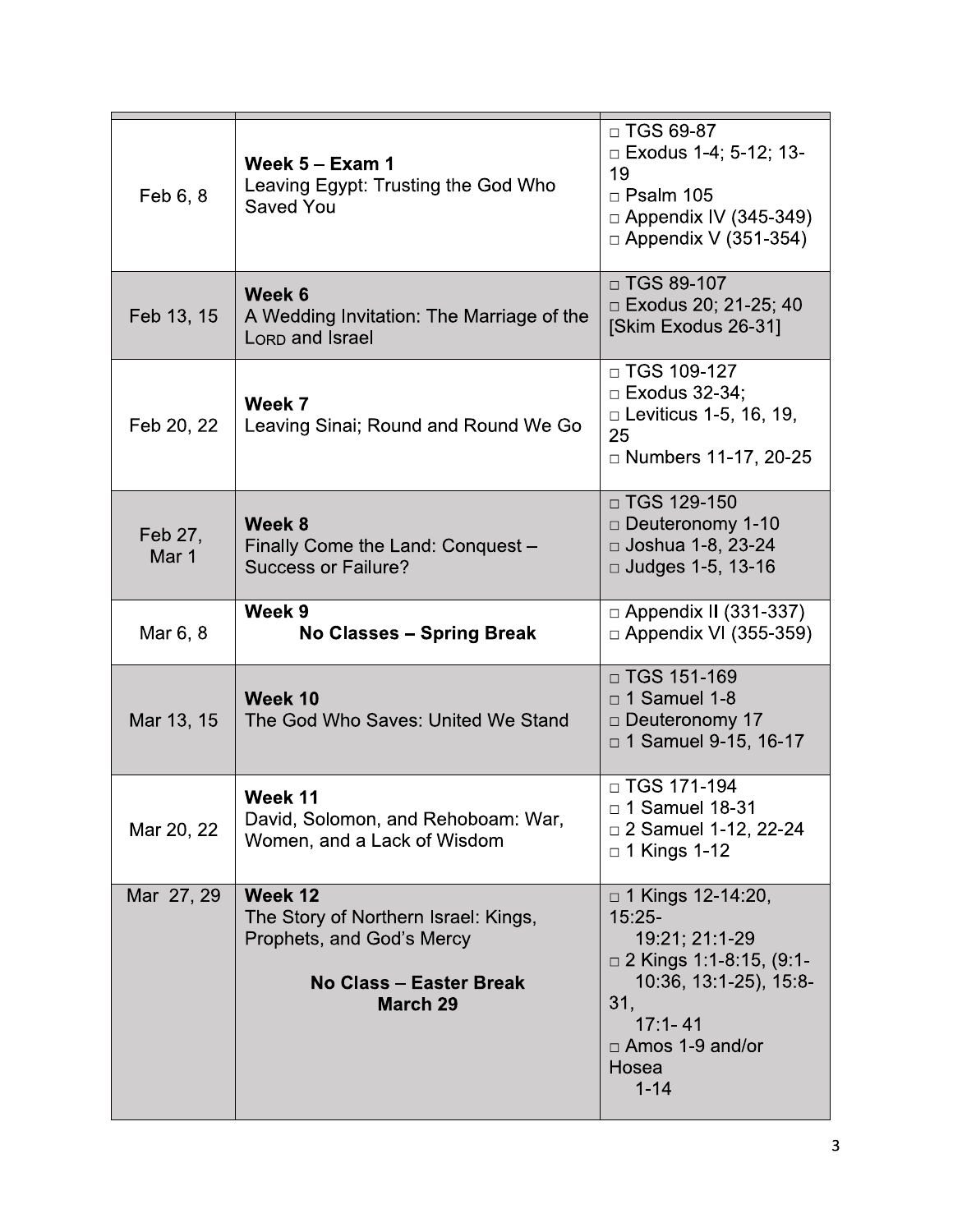| April 3, 5   | Week $13 - Exam$ 2<br>The Story of Southern Judah: Kings,<br>Prophets, and God's Mercy                                            | □ TGS 219-241<br>□ 1 Kings 15:9-14<br>$\Box$ 2 Kings 11-12, 18-23<br>$\Box$ Isaiah 5, 7-8, 30-31<br>$\Box$ Micah 1-7                                                                    |
|--------------|-----------------------------------------------------------------------------------------------------------------------------------|-----------------------------------------------------------------------------------------------------------------------------------------------------------------------------------------|
| April 10, 12 | Week 14<br>The Fall of Southern Judah: All the<br>LORD's Prophets and All the LORD's Men                                          | $\Box$ TGS 243-258<br>$\Box$ 2 Kings 25<br>$\Box$ Jeremiah 1, 7:1-8:3,<br>$26:1 - 24$<br>$\Box$ Ezekiel 1-3, 37<br>$\Box$ Jeremiah 39-44                                                |
| April 17, 19 | Week 15<br>Reconstructing Life after Captivity:<br>Temple, Walls, and God's People<br><b>Interpretation Paper Due</b><br>April 19 | □ TGS 259-278<br>$\Box$ Ezra 1:1-2:2, 2:68-6:22<br>$\Box$ Nehemiah 1:1-2:20;<br>4:1-19; 8:1-9:38<br>□ Haggai 1-2<br>$\Box$ Zechariah 1 (Ruth and<br><b>Esther</b>                       |
| April 24, 26 | Week 16<br>Sages and Singers: Israel's Wisdom and<br><b>Lyrical Literature</b>                                                    | □ TGS 279-299<br>$\Box$ Proverbs 1-9<br>$\Box$ Job 1-2, 3-5, 38-42<br>$\Box$ Ecclesiastes 1-3, 11-12<br>$\Box$ Song of Songs 1-8 (or<br>$1-2, 4-5, 8$<br>$\Box$ Lamentations 1-5 (or 3) |
| May 3        | <b>Final Examination:</b><br>$10:30 - 1:00$ AM                                                                                    |                                                                                                                                                                                         |

NOTE: The Professor will be sharing material from Chapter 15, Psalms and the God Who Saves: A Song That Never Ends (301-323), in class devotionals throughout the semester. You will be responsible for this material.

#### REQUIRED TEXTS AND RECOMMENDED STUDY RESOURCES

Pemberton, Glenn. The God Who Saves: An Introduction to the Message of the Old Testament. Abilene, TX: Abilene Christian University Press, 2015. [TGS]

A standard translation of the Bible – e.g., NIV, ESV, NRSV, NASB, ESV, NKJV, etc.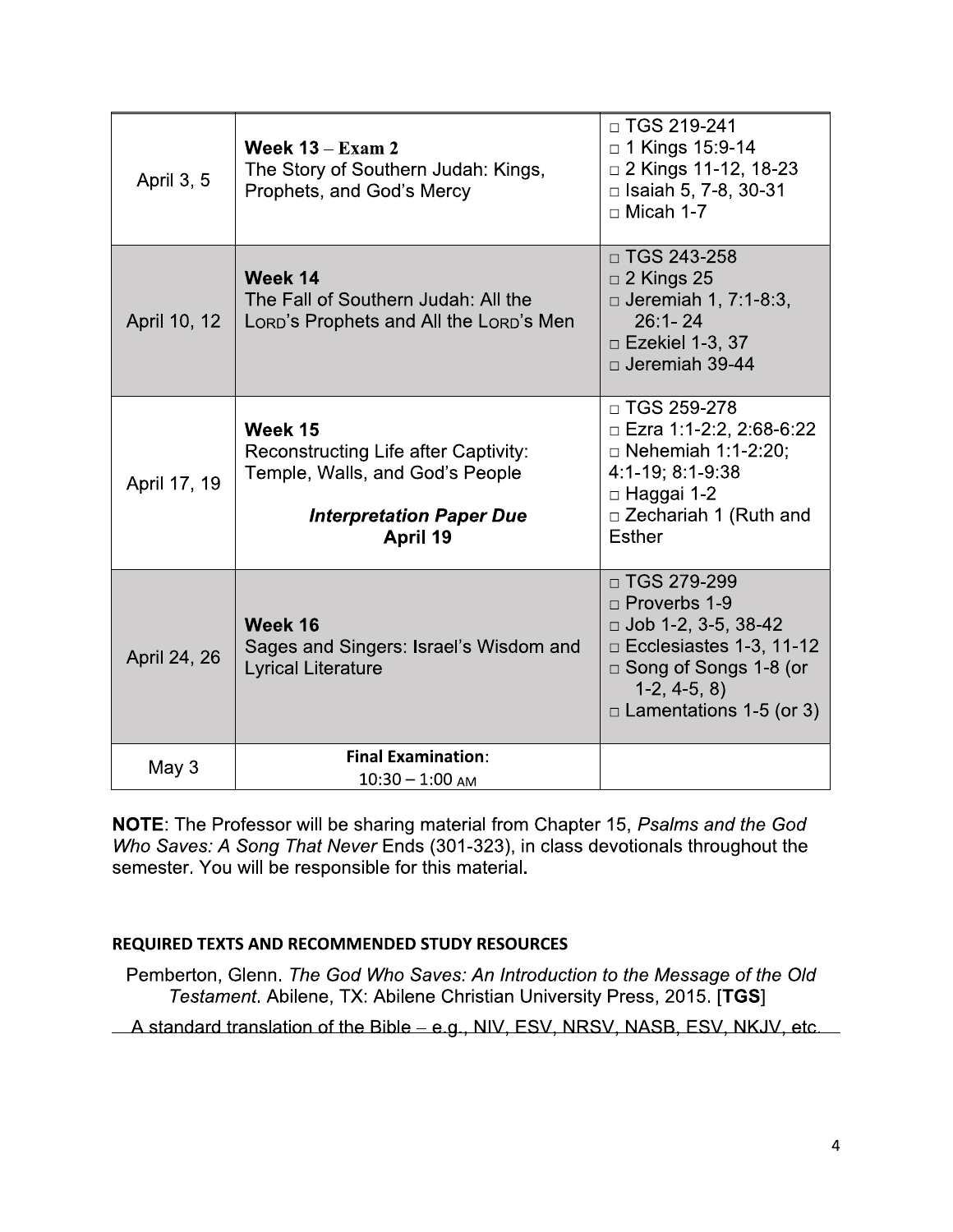Fee, Gordon D., and Stuart, Douglas. How to Read the Bible for All Its Worth. Fourth Edition. Grand Rapids, MI: Zondervan, 2014. [F/S]

# **ASSESSMENT AND GRADING**

| <b>Points for Assignments Distribution:</b>                                                                          |                                                                    | <b>Grading Scale:</b>                                                                                 |                                                                                                    |
|----------------------------------------------------------------------------------------------------------------------|--------------------------------------------------------------------|-------------------------------------------------------------------------------------------------------|----------------------------------------------------------------------------------------------------|
| $\bullet$ Exam 1<br>• Interpretation Paper<br>• Writing Assignments<br>• Class Participation<br>$\bullet$ Final Exam | 150 points<br>250 points<br>200 points<br>200 points<br>200 points | $A = 94 - 100$<br>$A = 90 - 93$<br>$B+ = 87 - 89$<br>$B = 83 - 86$<br>$B - 80 - 82$<br>$C+ = 77 - 79$ | $C = 73 - 76$<br>$C = 70 - 72$<br>$D+ = 67 - 69$<br>$D = 63 - 66$<br>$D - 60 - 62$<br>$F = 0 - 59$ |

## **INCOMPLETES AND LATE ASSIGNMENTS**

All assignments are to be submitted/turned in by the beginning of the class session when they are due—including assignments posted in Canvas. Incompletes will only be assigned in extremely unusual circumstances.

#### **FINAL EXAMINATION POLICY**

Successful completion of this class requires taking the final examination on its scheduled day. The final examination schedule is posted on the Class Schedules site. No requests for early examinations or alternative days will be approved.

## PLNU COPYRIGHT POLICY

Point Loma Nazarene University, as a non-profit educational institution, is entitled by law to use materials protected by the US Copyright Act for classroom education. Any use of those materials outside the class may violate the law.

## PLNU ACADEMIC HONESTY POLICY

Students should demonstrate academic honesty by doing original work and by giving appropriate credit to the ideas of others. Academic dishonesty is the act of presenting information, ideas, and/or concepts as one's own when in reality they are the results of another person's creativity and effort. A faculty member who believes a situation involving academic dishonesty has been detected may assign a failing grade for that assignment or examination, or, depending on the seriousness of the offense, for the course. Faculty should follow and students may appeal using the procedure in the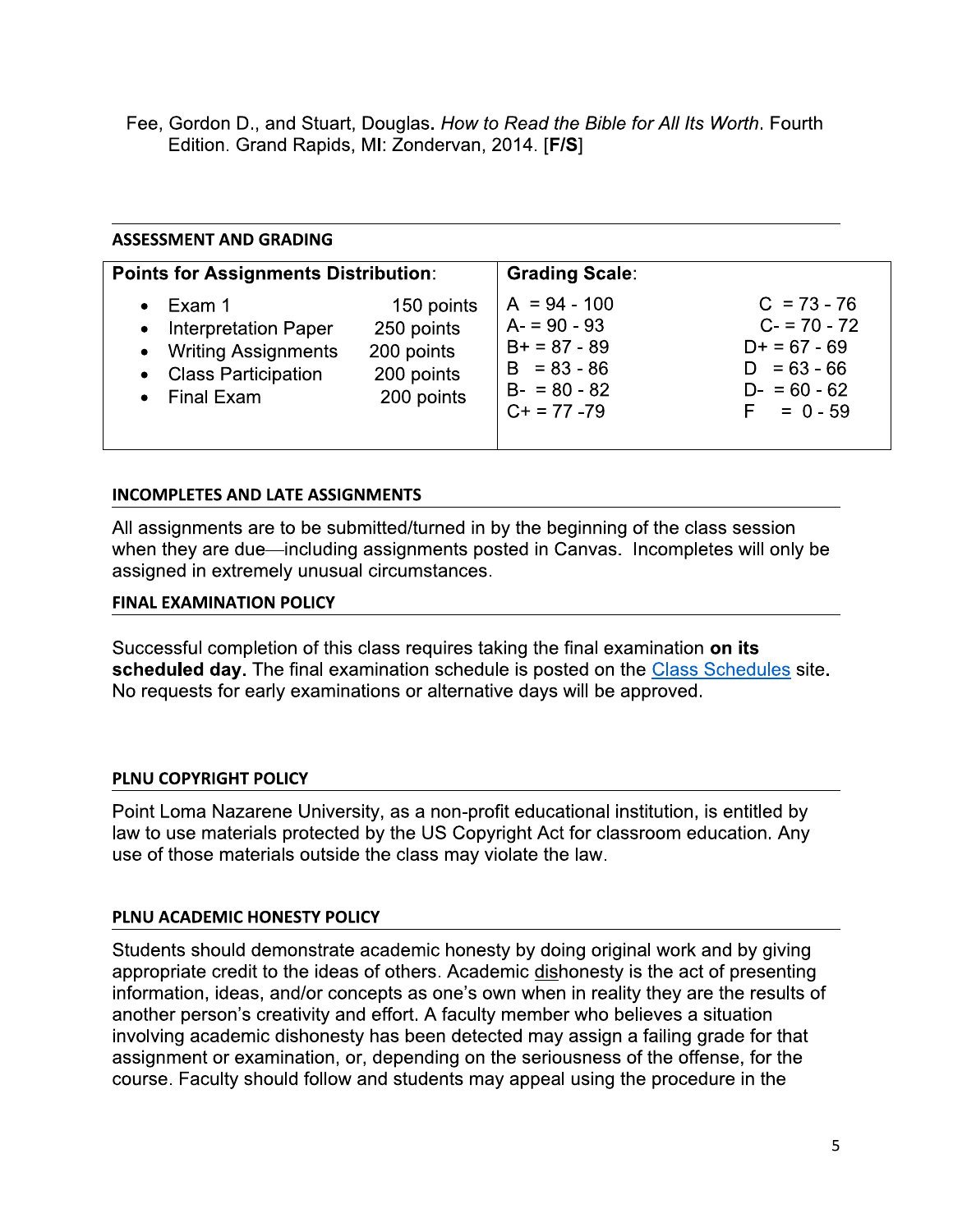university Catalog. See Academic Policies for definitions of kinds of academic dishonesty and for further policy information.

#### PLNU ACADEMIC ACCOMMODATIONS POLICY

If you have a diagnosed disability, please contact PLNU's Disability Resource Center (DRC) within the first two weeks of class to demonstrate need and to register for accommodation by phone at 619-849-2486 or by e-mail at DRC@pointloma.edu. See Disability Resource Center for additional information.

#### PLNU ATTENDANCE AND PARTICIPATION POLICY

Regular and punctual attendance at all classes is considered essential to optimum academic achievement. If the student is absent from more than 10 percent of class meetings, the faculty member can file a written report which may result in de-enrollment. If the absences exceed 20 percent, the student may be de-enrolled without notice until the university drop date or, after that date, receive the appropriate grade for their work and participation. See Academic Policies in the Undergraduate Academic Catalog.

## **INTERPRETATIVE GUIDE**

First, select a passage of Scripture to be interpreted. To find the meaning of your selected passage, choose a thought-unit of reasonable size. If it is too large, you will not be able to provide adequate detail. If too small, you may not have enough content to demonstrate a structural meaning. A non-narrative thought-unit could range from four to 15 verses, a narrative passage might be considerably longer (see Jesus and the Woman at the Well [John 4]). Briefly explain why your passage is a legitimate thoughtunit. Look for indicators such as change of subject, speaker, location, genre, etc. Second, read, re-read, and re-re-read your passage. Spent at least a week (two weeks are recommended) reading through your passage before actually beginning careful study of the passage. After four or five readings of the text, begin to note (by writing down) the significant details of the text and show how they fit together. Note carefully any questions that have arisen during your reading of the text. Think carefully about the overriding purpose of the document in which your passage is found and note how your text is related to it (if you can find the purpose of your book in an Introduction to the New Testament or in the opening of a standard commentary). The goal of this assignment is to learn how to make an appropriate interpretation of your passage by analyzing its structure, setting and content

Third (to be done throughout your study), pray that the Lord will guide you in understanding the text and in hearing (and taking to heart) its message. Prayer is not a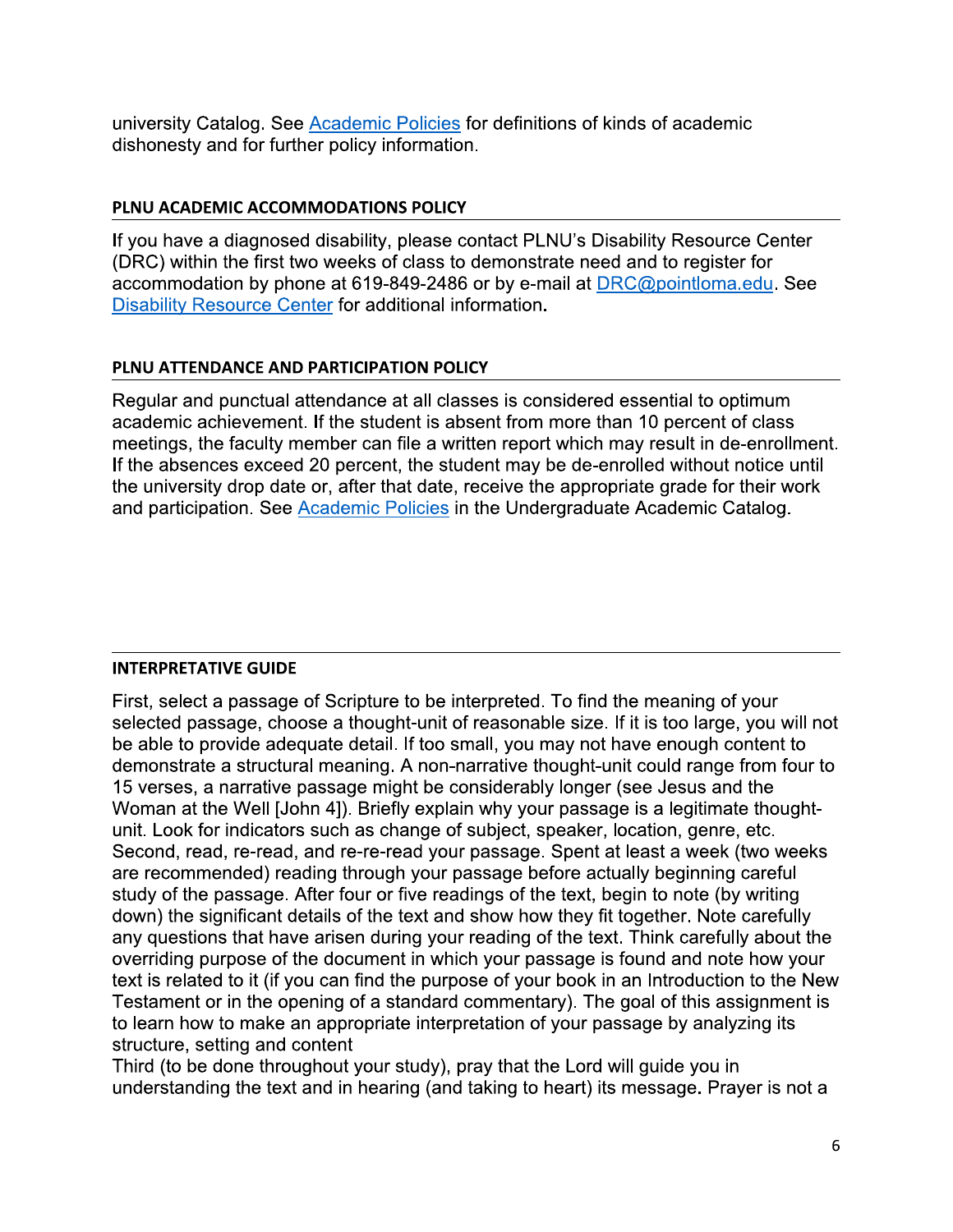substitute for research. But neither is research a substitute for prayer. Do your research with your heart open before God.

Fourth, section your paper under the following headings:

Introduction: Introduce not only your passage, but the paper. Provide an outline of the paper within the introduction. Say what you are going to do. Length: One to two paragraphs.

Justify Your Thought-Unit: Explain why your passage is a legitimate thought unit. Look for indicators such as change of subject, speaker, location, genre, etc. Pay attention to inclusions. Length: On paragraph. Note: This section is not about justifying why it is good to study your passage. Rather, it is about justifying why you being with a particular verse and end with a particular verse. Length: One to two paragraphs. Identify the Genre: What is the genre of your specific passage as well as the document to which it belongs? Use Fee and Stuart (How to Read the Bible for All Its Worth) to point out the implications of your genre for exegesis. Length: One to two paragraphs. Do the Exegesis: Now direct your attention to the details of the text. Probe your passage by asking relevant questions of it. Identify the parts by which it is composed. Carefully outline your passage. What did the text mean to its author and its first recipients? Key questions to ask:

(1) What is the *historical context* of your passage? This includes pertinent political, cultural, and social factors, and especially the occasion and purpose of the text. What situation called forth the text from the author? Who is writing/speaking to whom and why? What outside information do we need to know in order to understand what is being said? Are there possible and/or identifiable multiple historical contexts? For example, in the NT the Gospels have the dual setting of Jesus in his ministry and also that of the evangelists and his church. Length: One or two major paragraphs

(2) What is the *literary context* of your passage? What is the larger argument/storyline? What is the writer's line of thought and where does your passage fit within it? Length: One to two major paragraphs.

(3) What is the content of your passage? Unpack the "meaning load" that the passage is carrying. Trace the line of thought/argument within the text. Identify the meaning of key words, the significance of key events, etc. Be able to outline your passage. Know how it hangs together and the point(s) that is/are being made. How does it speak to the situation and what is it saying? This is where you finally get at what specifically the author intended to say, what the author was saying/writing to those who first heard/read it. At this point, you must decide what your passage is really saying. You may do this by identifying the Big Idea of your passage. Construct a single statement that holds all the components of the text together into a meaningful whole. Do not overlook this step! The work you do here will pay dividends throughout your entire paper. Length: This is the focal point of your paper. It will take several paragraphs to complete this section.

(4) What is the *theological witness* of your passage? What does the text reveal about the nature of God or what it means to belong to the people of God? What do we learn about God, humanity and the world? The *theological witness* of the text is shaped by the intention (or purpose) of your passage. What is the passage doing in the document? What anything of importance be lost were the passage excluded